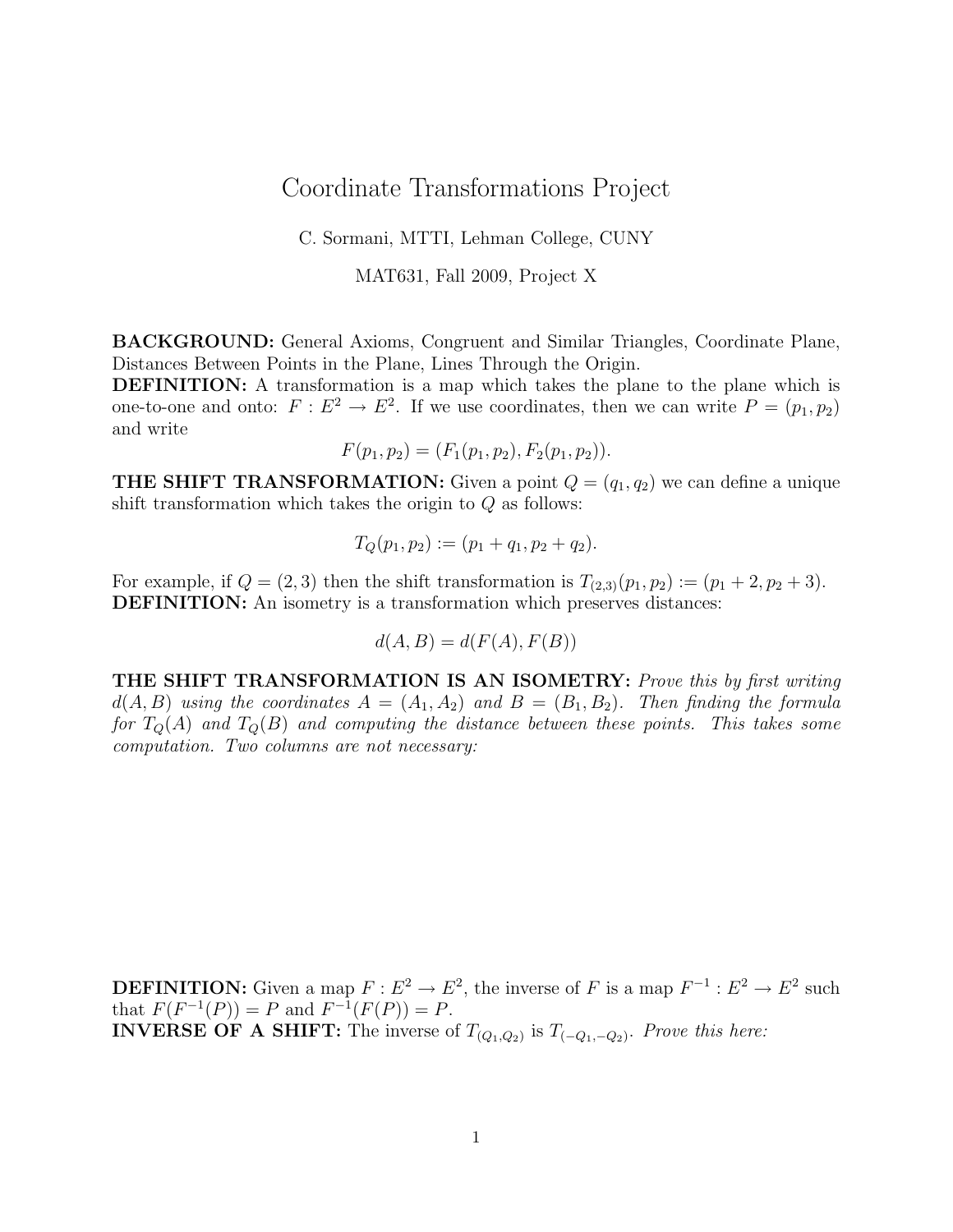**DEFN AND FORMULA FOR A CIRCLE:** A circle  $C(P, R)$  about center point P of radius R, is the collection of all points, Q, in the plane such that  $d(P,Q) = R$ . That is

$$
C(P,R) = \{Q : d(P,Q) = R\} = \{(Q_1, Q_2) : (Q_1 - P_1)^2 + (Q_2 - P_2)^2 = R^2\}.
$$

**THE IMAGE OF A TRANSFORMATION:** Given a transformation,  $F$ , and a set of points  $S$ , the image of  $S$  under  $F$  is that set

$$
F(S) = \{F(P) : P \in S\} = \{Q : \exists P \in S \text{ s.t. } F(P) = Q\}
$$

For example, if S is the circle  $C((0,0),3) = \{P : d(P, (0,0)) = 3\} = \{(p_1, p_2) : p_1^2 + p_2^2 = 9\}$ then

$$
T_{(2,4)}(S) = \{T_{(2,3)}(p_1, p_2) : p_1^2 + p_2^2 = 9\} = \{(p_1 + 2, p_2 + 3) : p_1^2 + p_2^2 = 9\}
$$

and to simplify we can write  $q_1 = p_1 + 2$  and  $q_2 = p_2 + 3$  so  $p_1 = q_1 - 2$  and  $p_2 = q_2 - 3$ , so

$$
T_{(2,4)}(S) = \{(p_1 + 2, p_2 + 3) : p_1^2 + p_2^2 = 9\} = \{(q_1, q_2) : (q_1 - 2)^2 + (q_2 - 3)^2 = 9\}.
$$

Interestingly the image of this circle under this shift is a circle.

Can you prove this is always true for any shift and any circle? What about any isometry? Try this on the back of the last page for extra credit.

THE IMAGE OF A LINE UNDER AN ISOMETRY IS A LINE: this was proven in the isometry project.

LINES THROUGH THE ORIGIN: Recall that we have proven a line through the origin and a point  $(x_1, y_1)$  has the following set notation:

$$
\{(x, y) : y = mx\}
$$
 where  $m = y_1/x_1$  is called the slope

and when  $x_1 = 0$  it is  $\{(x, y) : x = 0\}$  which is the y axis. We've proven two lines through the origin are perpendicular then their slopes are negative reciprocals.

**THE SHIFT OF A LINE IS A LINE:** This follows immediately from the fact that a shift is an isometry.

FINDING THE FORMULA OF ANY LINE: Suppose we have a line  $L$  which crosses the y axis at  $(0, b)$  and the x axis at  $(a, 0) \neq (0, 0)$  then the formula for the line is

 $\{(x, y) : y = mx + b\}$  where  $m = -b/a$ .

All other lines are either parallel to the x axis or to the y axis or pass through the origin. PROOF: fill in the justifications

1)  $T_{(0,-b)}(L)$  is a line through the origin.

2) 
$$
T_{(0,-b)}(L)
$$
 is a line through  $(a, -b)$ .

3) 
$$
T_{(0,-b)}(L) = \{(x,y) : y = mx\}
$$
 where  $m = -b/a$ .

4) 
$$
L = T_{(0,b)}(T_{(0,-b)}(L))
$$

5) 
$$
= T_{(0,b)}(\{(x,y) : y = mx\}).
$$

6)  $= \{(x+0, y+b) : y = mx\}$ 

7) Let  $X = x + 0$  and  $Y = y + b$  so  $x = X$  and  $y = Y - b$ 

so  $L = \{(X, Y) : Y - b = mX\} = \{(X, Y) : Y = mX + b\}.$ 

SLOPES OF PARALLEL LINES: Prove two lines are parallel iff they have the same slope. Prove two lines are parallel iff there is a shift which takes one to the other.

SLOPES OF PERPENDICULAR LINES: Prove two lines are perpendicular iff their slopes are negative reciprocals.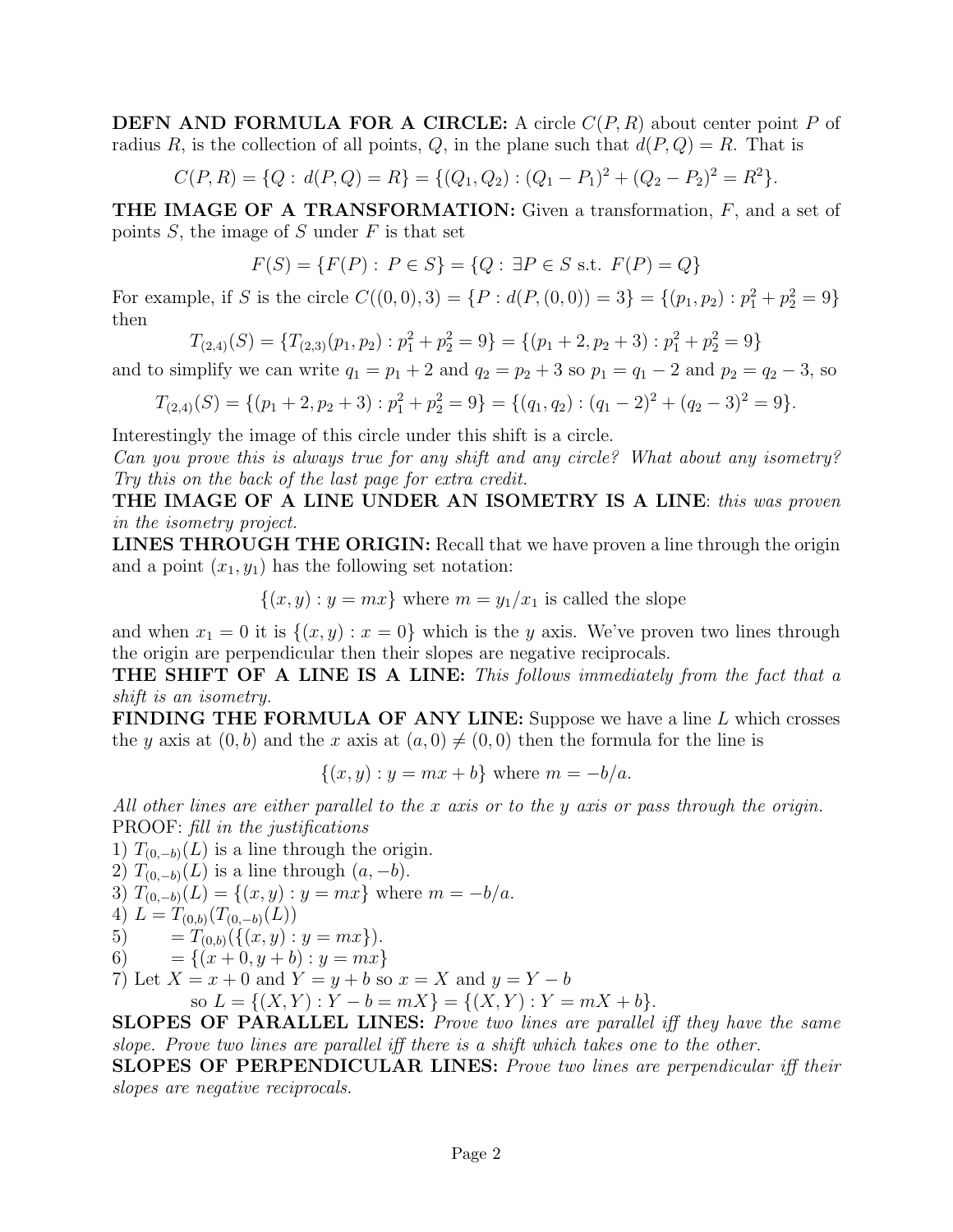**MIDPOINT DEFN:** A point Z is the midpoint of  $\overline{PQ}$  iff  $d(P,Q) = 2d(P,Z) = 2d(Q,Z)$ . **COORDINATE FORMULA:** Z is the midpoint of  $\overline{PQ}$  iff  $Z_1 = (P_1 + Q_1)/2$  and  $Z_2 =$  $(P_2+Q_2)/2$ . Prove this on the back of the last page.

**ISOMETRIES AND MIDPOINTS:** If  $F: E^2 \to E^2$  is an isometry and Z is a midpoint of  $\overline{PQ}$  then  $F(Z)$  is a midpoint of  $\overline{F(P)F(Q)}$ . Prove on back of last page.

REFLECTION THROUGH A POINT: A reflection through a point  $Z$  is a transformation  $r_Z : E^2 \to E^2$  such that a point P is taken to a point Q such that Z is the midpoint of  $\overline{PQ}$ . We proved this was an isometry in the isometry project.

## DERIVING THE FORMULA FOR A POINT REFLECTION:

1) First verify the formula for  $r_{(0,0)}(P_1, P_2) = (-P_1, -P_2)$  using the formula midpoint here:

2) Note that if Z is the midpoint of  $\overline{PQ}$  then the origin is the midpoint of  $\overline{T_{Z}(P), T_{Z}(Q)}$ . Why?

3) Thus  $T_{Z}(Q) = r_{(0,0)}(T_{Z}(P))$ . Why?

4) So taking  $T_Z$  of both sides of the equation we get  $Q = T_Z(r_{(0,0)}(T_{-Z}(P))$  because  $T_Z$  is the inverse of  $T_{-Z}$ . 5) This means  $r_Z = T_Z \circ r_{(0,0)} \circ T_{-Z}$ . Thus the formula for

 $r_{(Z_1,Z_2)}(P_1,P_2) =$ 

REFLECTING ACROSS A LINE: A reflection across a line  $L$  is a transformation  $r_L : E^2 \to E^2$  such that a point P is taken to a point Q such that L is the perpendicular bisector of  $PQ$ . We proved in the isometry project that this is an isometry. Find the formula

 $r_{x=0}(P_1, P_2) =$ 

Find the formula

 $r_{x=u}(P_1, P_2) =$ 

Explain in words and pictures why  $r_{y=mx+b} = T_{0,b} \circ r_{y=mx} \circ T_{0,-b}$ .

Extra credit: Find the formula for  $r_{y=mx}$ .